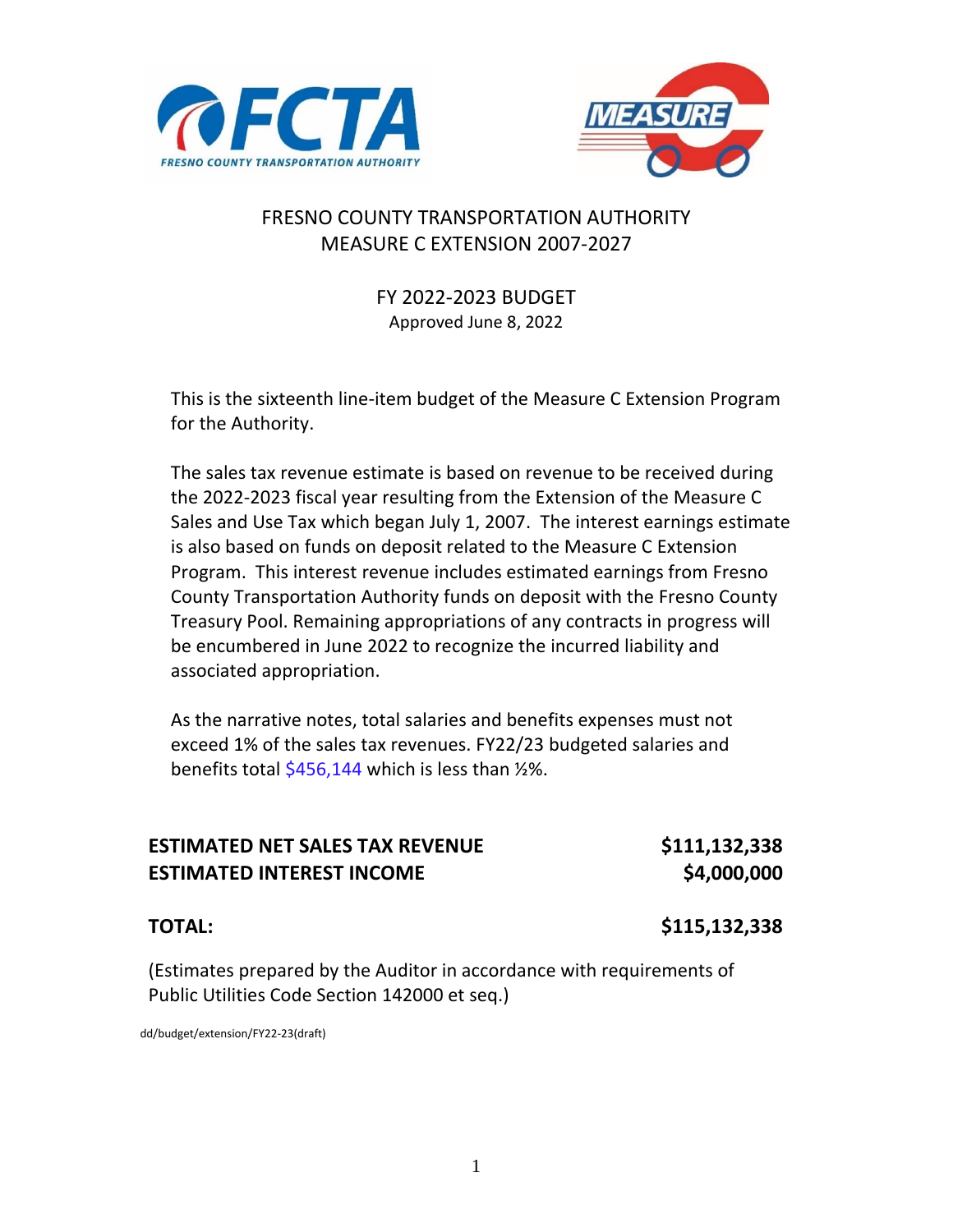## **FY 2022-23 FRESNO COUNTY TRANSPORTATION AUTHORITY EXTENSION OPERATING BUDGET**

## **TABLE OF CONTENTS**

| Services and Supplies Expenditure Budget Summary5 |  |
|---------------------------------------------------|--|
|                                                   |  |
|                                                   |  |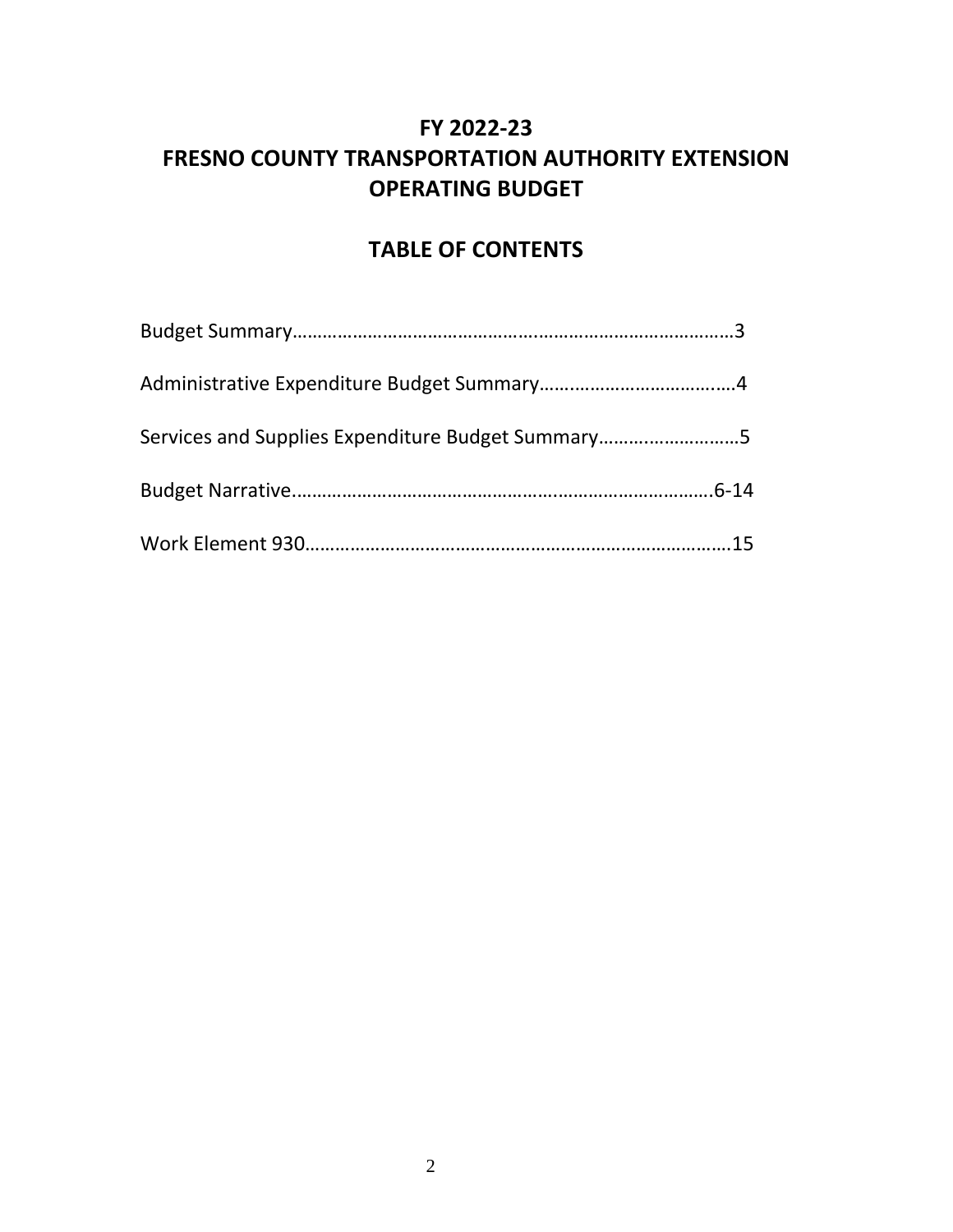## **FUND 4831 FY 2022-23 BUDGET SUMMARY**

| 9609/42527 | <b>Administration Expenditure Category</b>                                     | 1,103,456  |
|------------|--------------------------------------------------------------------------------|------------|
| 9610/42528 | Services and Supplies Expenditure Category                                     | 786,704    |
| 9603/42521 | <b>Regional Transportation Urban Expenditure</b><br>Category                   | 16,919,808 |
| 9604/42522 | <b>Regional Transportation Rural Expenditure</b><br>Category                   | 17,211,808 |
| 9521/42429 | New Technology Reserve Expenditure Category<br>Regional Public Transit Program | 3,844,258  |
| 9606/42524 | <b>Grade Separation Expenditure Category</b>                                   | 7,271,738  |
|            | <b>Grade Separation Program</b>                                                |            |
| 9607/42525 | School Bus Replacement Expenditure Category                                    | 2,617,950  |
|            | <b>Environmental Enhancement Program</b>                                       |            |
| 9608/42526 | <b>Transit Oriented Infrastructure for In-Fill</b>                             | 1,376,148  |
|            | Development Expenditure Category Environmental<br><b>Enhancement Program</b>   |            |
|            | <b>Measure C Extension Pass-Through Funds</b>                                  | 64,000,468 |
|            |                                                                                |            |

**GRAND TOTAL: \$115,132,338**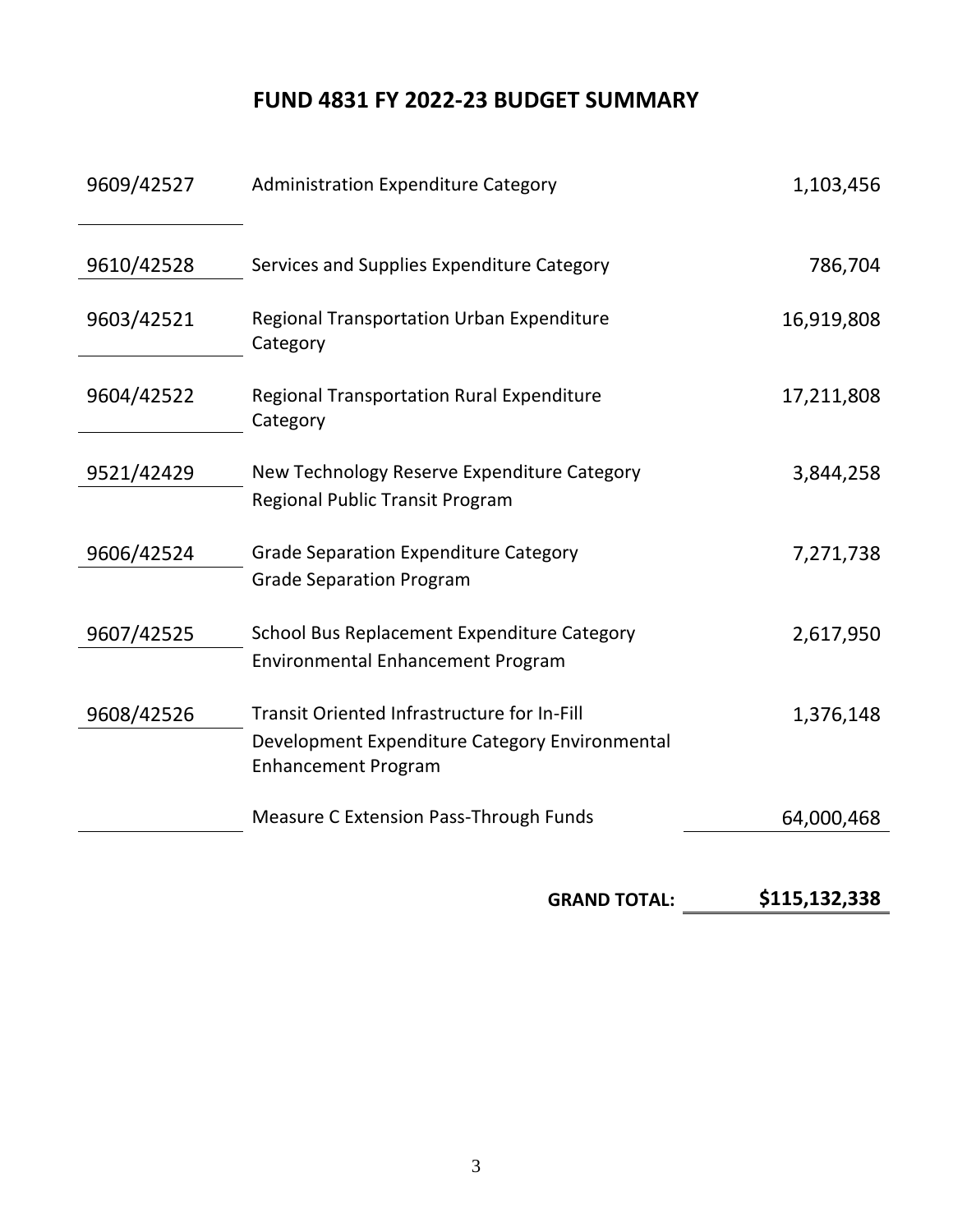## **ADMINISTRATION EXPENDITURE BUDGET SUMMARY**

|      |                                               | Approved        | <b>End of Year</b> | 2022-2023   |
|------|-----------------------------------------------|-----------------|--------------------|-------------|
|      | <b>6000 SALARIES AND BENEFITS</b>             | $21-22$         | Anticipated        | Recommended |
|      |                                               |                 |                    |             |
| 6100 | <b>Regular Salaries and Compensation</b>      |                 |                    |             |
|      | (Car and phone allowance)                     | 332,059         | 332,059            | 338,823     |
| 6350 | Unemployment Insurance                        | 268             | 268                | 284         |
| 6400 | <b>Retirement Contribution</b>                | 43,150          | 43,150             | 43,900      |
| 6500 | FICA/Medicare                                 | 4,717           | 4,717              | 4,815       |
| 6550 | <b>Workers Compensation</b>                   | 2,180           | 2,180              | 2,258       |
| 6600 | Health/Dental/Optical Insurance               | 56,201          | 56,201             | 63,560      |
| 6650 | Life and Disability                           | 2,390           | 2,390              | 2,504       |
|      | <b>Salaries and Benefits Subtotal:</b>        | 440,964         | 440,964            | 456,144     |
|      |                                               | <b>Approved</b> | <b>End of Year</b> | 2022-2023   |
|      | <b>7000 ADMINISTRATIVE EXPENSES</b>           | $21 - 22$       | Anticipated        | Recommended |
| 7040 | <b>Telephone Charges</b>                      | 5,950           | 5,950              | 6,300       |
| 7250 | Memberships, Subscriptions and                |                 |                    |             |
|      | Documents                                     | 500             | 500                | 2,000       |
| 7265 | <b>Office Expenses</b>                        | 17,500          | 17,500             | 35,000      |
| 7294 | <b>Professional and Specialized Contracts</b> |                 |                    |             |
|      | (COG)                                         | 1,388           | 1,388              | 1,601       |
| 7340 | <b>Rents and Leases</b>                       | 24,500          | 24,500             | 24,500      |
| 7385 | <b>Small Tools and Equipment</b>              | 3,000           | 3,000              | 2,000       |
| 7415 | Remuneration, Meetings,                       |                 |                    |             |
|      | Transportation and Travel, (Staff and         |                 |                    |             |
|      | Board)                                        | 8,000           | 8,000              | 8,000       |
| 7417 | Transportation and Travel (Comm. and Adv.     |                 |                    |             |
|      | Boards)                                       | 4,500           | 4,500              | 4,500       |
| 7544 | Management Services (CAO)                     | 500             | 500                | 500         |
|      | <b>Administrative Expenses Subtotal:</b>      | 65,773          | 65,773             | 84,401      |
|      |                                               | <b>Approved</b> | <b>End of Year</b> | 2022-2023   |
|      | 8000 FIXED ASSETS AND CAPITAL EQUIPMENT       | $21 - 22$       | Anticipated        | Recommended |
| 8991 | Contingency                                   | 5,000           | 5,000              | 5,000       |
|      | <b>Contingency Reserve Subtotal:</b>          | 5,000           | 5,000              | 5,000       |
|      |                                               |                 |                    |             |
| 7490 | <b>Unallocated Administrative Reserve</b>     | 360,840         | 360,840            | 557,911     |
|      | <b>Administrative Reserve Subtotal:</b>       |                 |                    | 557,911     |

**GRAND TOTAL ADMINISTRATION: \$1,890,160.00**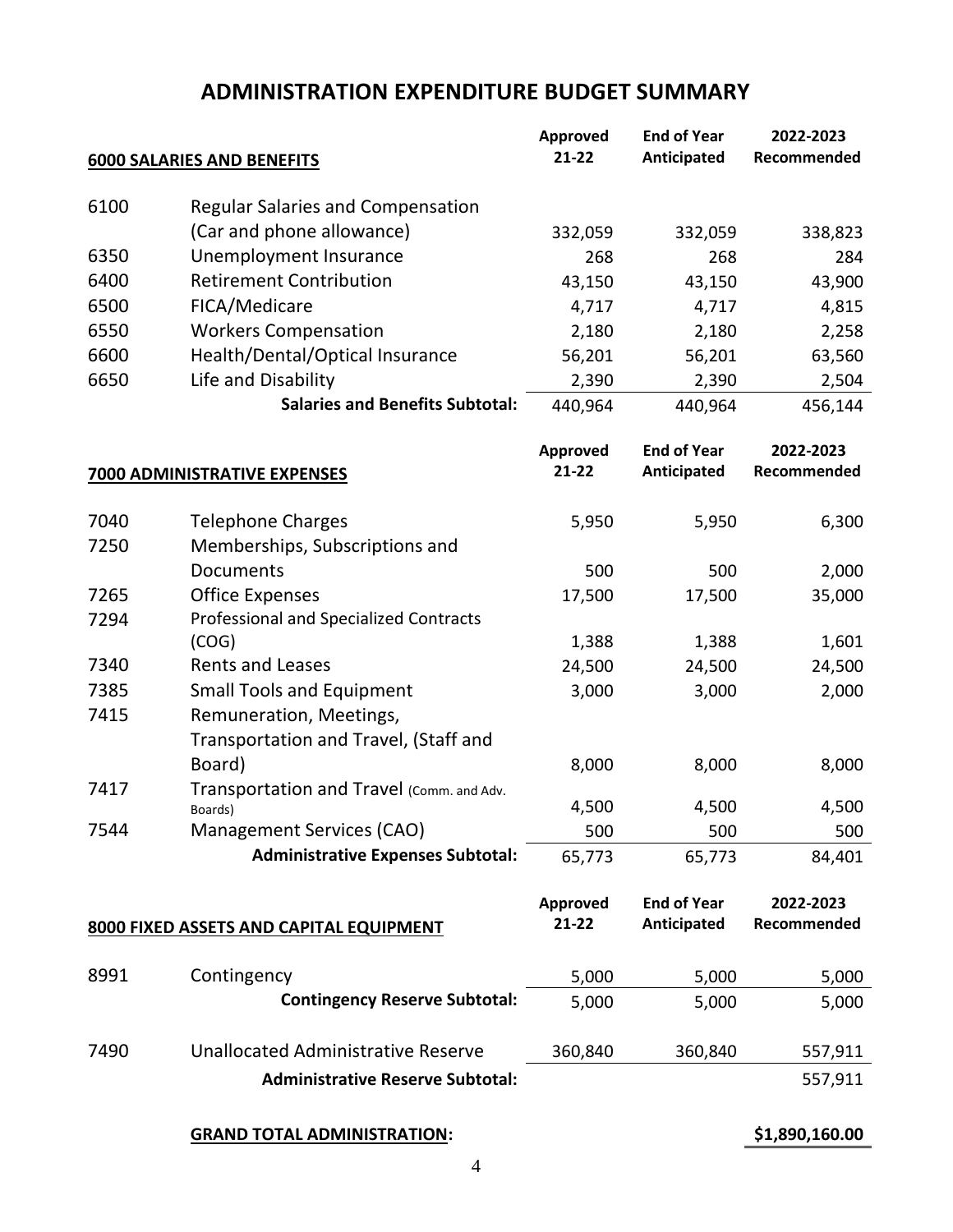## **SERVICES AND SUPPLIES EXPENDITURE BUDGET SUMMARY**

|      | 7000 SERVICES AND SUPPLIES                       | Approved<br>$21 - 22$ | <b>End of Year</b><br>Anticipated | 2022-2023<br>Recommended |
|------|--------------------------------------------------|-----------------------|-----------------------------------|--------------------------|
| 7295 | Professional and Specialized Contracts (General) | 800,204               | 800,204                           | 579,704                  |
| 7491 | Accounting (A-C/T-TC)                            | 112,000               | 112,000                           | 122,500                  |
| 7492 | <b>Audit Expense</b>                             | 45,282                | 45,282                            | 47,000                   |
| 7504 | Legal Expense (County Counsel)                   | 37,500                | 37,500                            | 37,500                   |
|      | <b>Services and Supplies Subtotal:</b>           | 994,986               | 994,986                           | 786,704                  |

#### **GRAND TOTAL SERVICES AND SUPPLIES: \$786,704.00**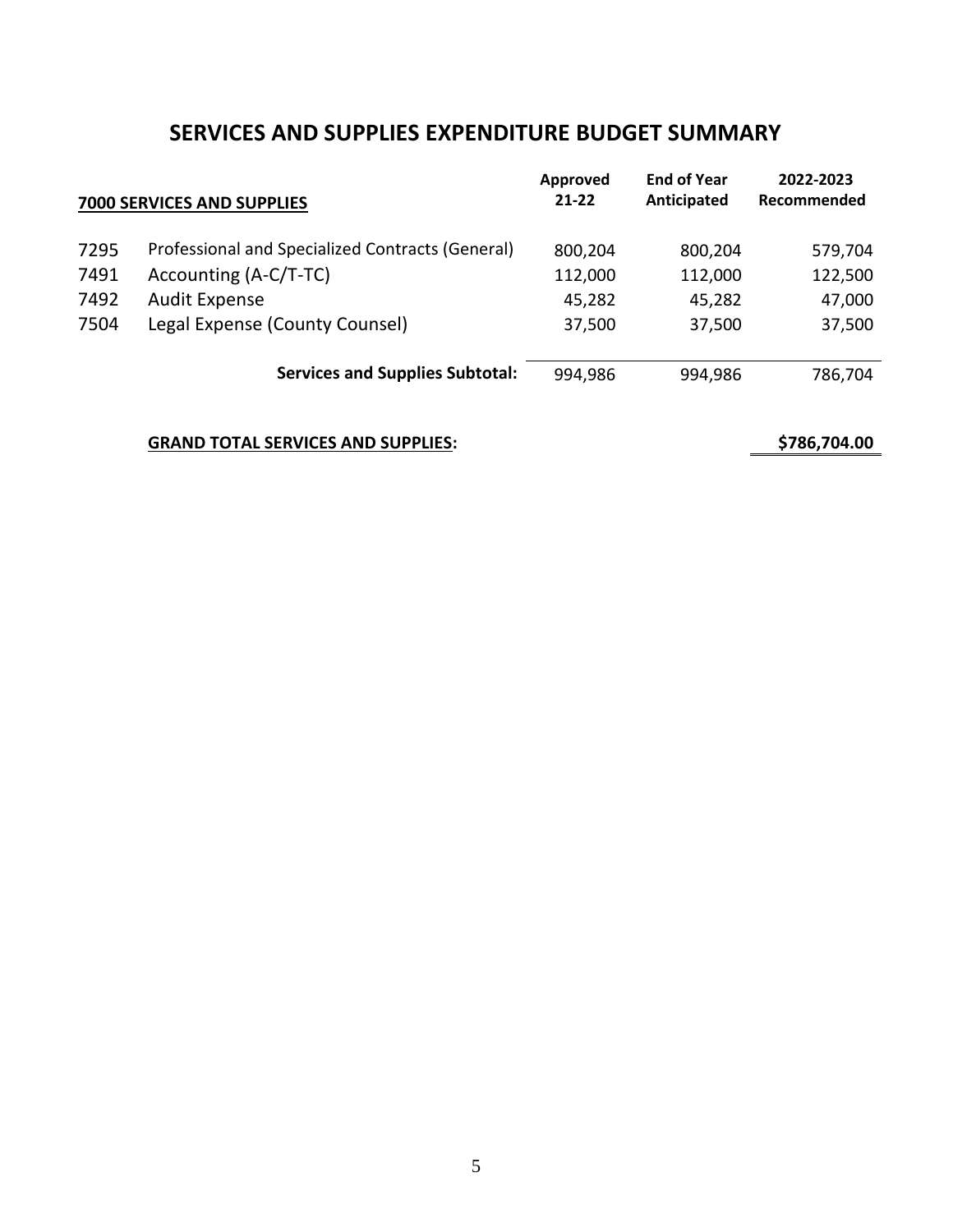## **BUDGET NARRATIVE**

| 9609/42527                                                                                                                                  |                      |
|---------------------------------------------------------------------------------------------------------------------------------------------|----------------------|
| <b>ADMINISTRATION</b>                                                                                                                       |                      |
| <b>SALARIES AND BENEFITS</b>                                                                                                                | <b>APPROPRIATION</b> |
| 6000 SALARIES AND BENEFITS                                                                                                                  |                      |
| Division 1000 Salaries and benefits structure are for two employees at                                                                      |                      |
| 100% and one employee at 25%.                                                                                                               |                      |
|                                                                                                                                             |                      |
| 6100 Regular Salaries                                                                                                                       | 338,823              |
| Represents existing salary structure for two employees at 100% and one<br>employee at 25%. Includes car/phone allowance for one employee at |                      |
| 100% and one employee at 25%.                                                                                                               |                      |
|                                                                                                                                             |                      |
| 6350 Unemployment Insurance                                                                                                                 | 284                  |
| Represents contribution for two employees at 100% one employee at                                                                           |                      |
| 25%.                                                                                                                                        |                      |
|                                                                                                                                             |                      |
| 6400 Retirement Contributions                                                                                                               | 43,900               |
| Contribution to retirement plan per employee contracts; two employees                                                                       |                      |
| at 100%.                                                                                                                                    |                      |
| 6500 FICA/Medicare                                                                                                                          | 4,815                |
| Required contribution to FICA/Medicare for two employees at 100% and                                                                        |                      |
| one employee at 25%.                                                                                                                        |                      |
| 6550 Workers Compensation                                                                                                                   | 2,258                |
| Required contribution to Workers Compensation Insurance for two                                                                             |                      |
| employees at 100% and one employee at 25%.                                                                                                  |                      |
|                                                                                                                                             |                      |
| 6600 Health Insurance                                                                                                                       | 63,560               |
| Contribution to the health, dental and optical insurance program for two                                                                    |                      |
| employees at 100% and one employee at 25%.                                                                                                  |                      |
| 6650 Life and Disability Insurance                                                                                                          | 2,504                |
| Contribution to the life and disability benefit insurance provided through                                                                  |                      |
| Fresno Council of Governments for two employees at 100% and one                                                                             |                      |
| employee at 25%.                                                                                                                            |                      |
|                                                                                                                                             |                      |

## **Salaries and Benefits Subtotal: \$456,144.00**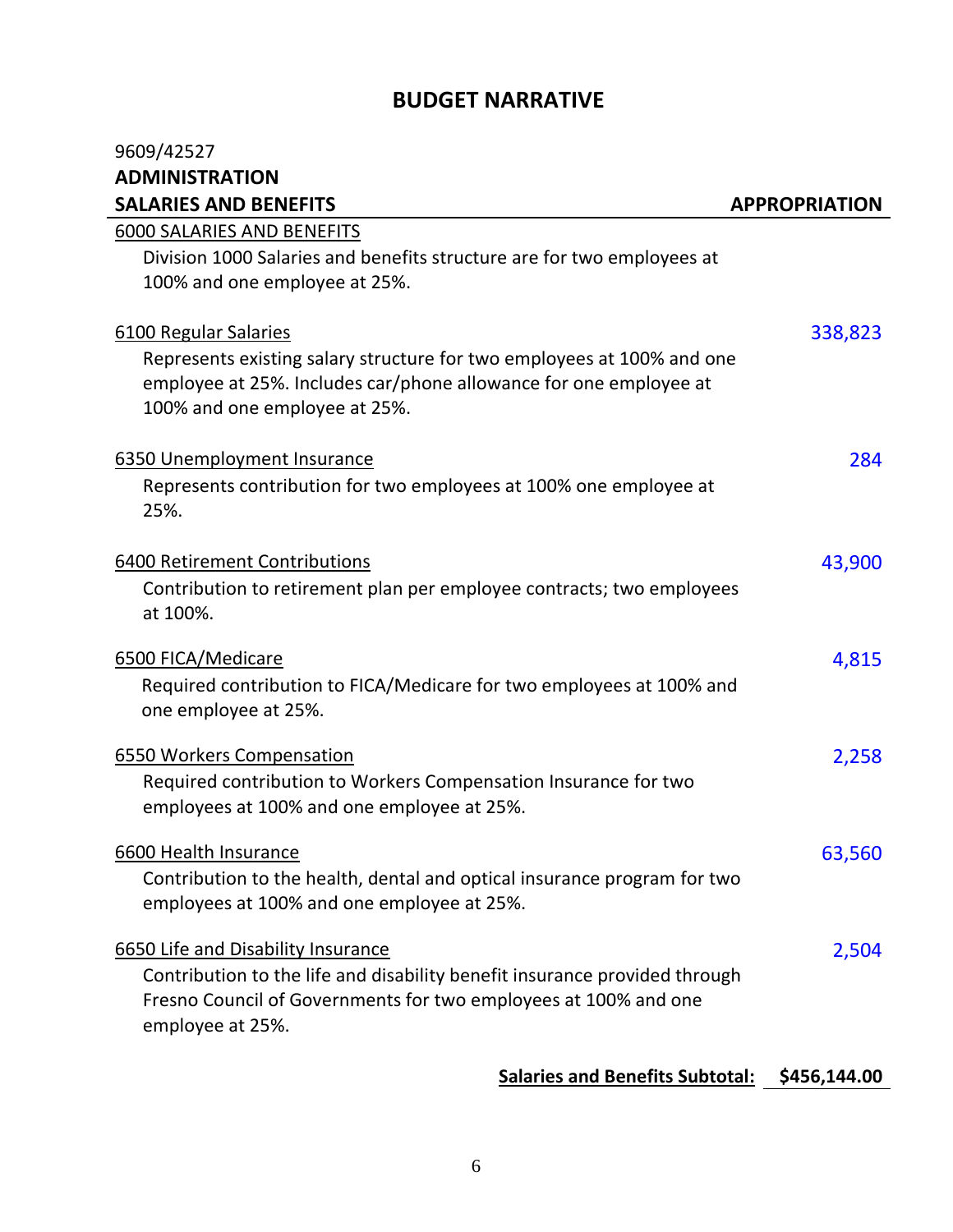## 9609/42527

## 7000 Administration

Division 1000

| 7040 Telephone Charges<br>(No Change) Includes equipment rental, estimated long distance, and<br>internet connection costs for the Authority Administration office. There was<br>an increase to this budget of \$500. This total budgetary item of \$9,000 will<br>be split 70% Extension and 30% Original budgets.                                                                                                                                                       | 6,300  |
|---------------------------------------------------------------------------------------------------------------------------------------------------------------------------------------------------------------------------------------------------------------------------------------------------------------------------------------------------------------------------------------------------------------------------------------------------------------------------|--------|
| 7250 Membership, Subscriptions and Documents<br>(No Change) The primary purpose of membership is to obtain publications<br>and documents useful to the Authority:<br>Subscriptions:<br>Fresno Bee, Business Journal<br>Capitol Inquiry/Legislative Update<br>Zoom                                                                                                                                                                                                         | 2,000  |
| 7265 Office Expenses<br>(Increase) Estimated office supply expenditures for the Administration and<br>Program Manager's office. Expenses include preprinted forms, stationery,<br>pens, paper, pencils, petty cash, copying costs, postage, maintenance<br>contracts for office equipment, software, nameplates etc. This total<br>budgetary item of \$50,000 will be split 70% Extension and 30% Original<br>budgets.                                                    | 35,000 |
| 7294 Professional and Specialized Contracts (COG)<br>Not to exceed contract with Fresno Council of Governments for the<br>following:<br>Work Element 930: Fresno County Transportation Authority<br>administration. Accounting, salary and personnel administration and<br>general administrative support, mailing support, copying,<br>miscellaneous materials support. The total fee of \$3,202 is split<br>50/50 between the Original and Extension budgets. (\$1,601) | 1,601  |
| 7340 Rents and Leases - Building<br>(No change) This category includes the rental costs for the FCTA staff<br>office lease and rental costs for outside storage. While there is a \$20<br>increase to the outside storage lease, it will not affect the total combined<br>annual cost of \$49,000. Both leases will be split 50% Original and 50%<br>Extension budgets. (\$24,500)                                                                                        | 24,500 |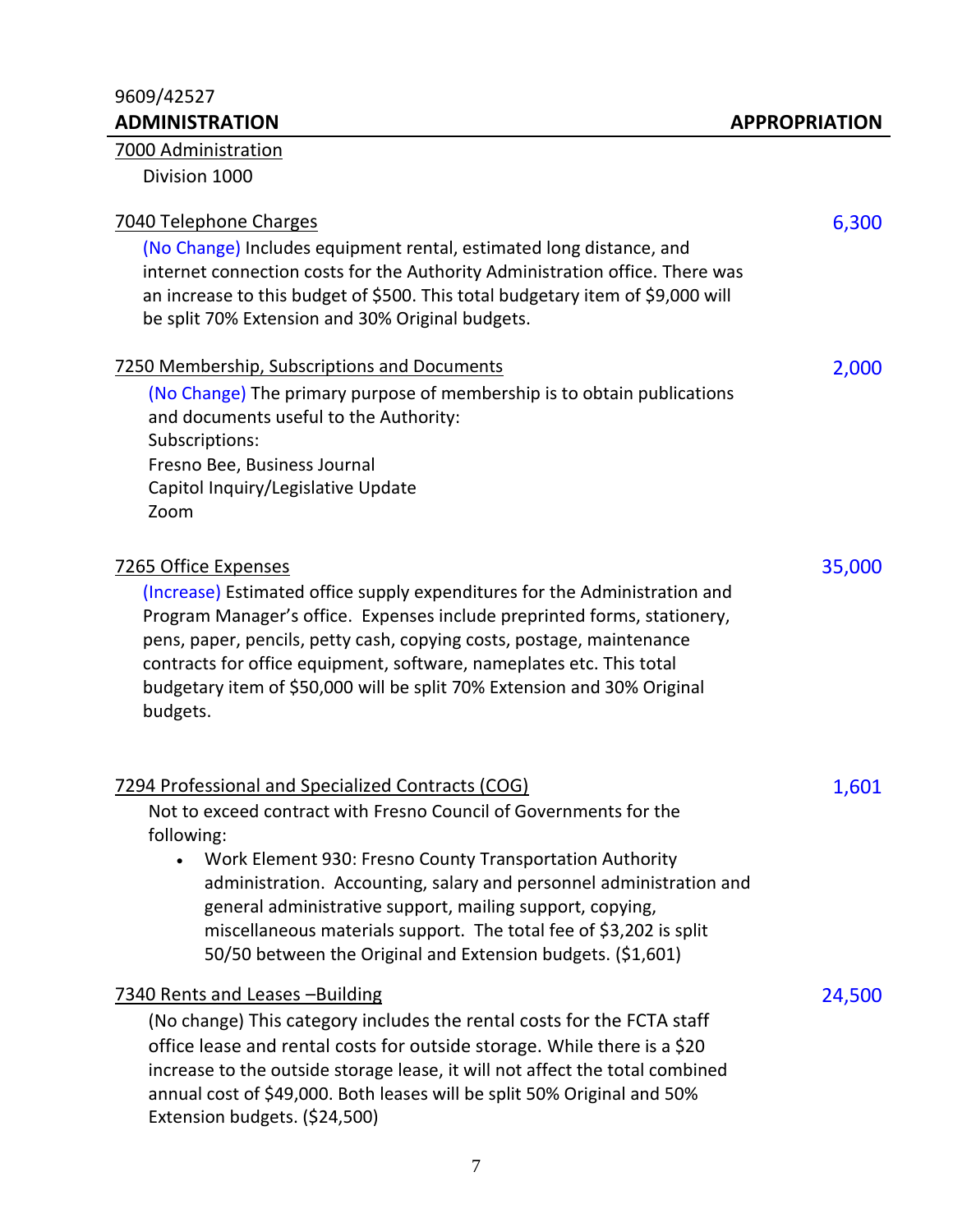#### 9609/42527 **ADMINISTRATION APPROPRIATION**

#### 7000 Administration

Division 1000

#### The Small Tools and Equipment 2,000 and 2,000 and 2,000 and 2,000 and 2,000 and 2,000 and 2,000 and 2,000 and 2,000 and 2,000 and 2,000 and 2,000 and 2,000 and 2,000 and 2,000 and 2,000 and 2,000 and 2,000 and 2,000 and 2,

(No Change) This category includes small office equipment such as calculators, postage meter rental, label printers, display boards, etc. In addition, this budget category provides funding for special tax form software programs for accounting.

#### 7415 Remuneration, Meetings, Transportation and Travel (Staff and Board) 8,000

(No Change) This category budgets up to two (2) travel meetings a month for the Executive Director or Authority members expenses for mini-conference and other minor meeting expense items and remuneration for eight (8) Board Members, six (6) meetings, not to exceed \$100 per month per Board Member.

Reimbursement for travel and transportation based on actual cost and Board adopted policies and procedures.

Purpose/functions of the trips to include but not limited to:

- Meetings of the California Transportation Commission throughout the state regarding:
	- o Authority financial leveraging
	- o County shares
	- o State Highway Improvement Program Funding (STIP)
	- o Highway route matters
	- o Highway financial matters
	- o STIP implementation policies and amendments
	- $\circ$  State policy issues and guidelines
- Meetings of the Self-Help Counties Coalition regarding:
	- o Exchange of information and shared expertise in management
	- o Project delivery techniques RFP/RFQ and consultant selection processes
	- o Project delivery management
	- o Issues of Caltrans policies as they impact Measure counties
	- $\circ$  Joint legislative strategy building
	- o Meetings at Caltrans Headquarters in Sacramento
	- o Workshops/sessions on Authority-related policies on delivery, ROW, construction, cost management of State/Authority projects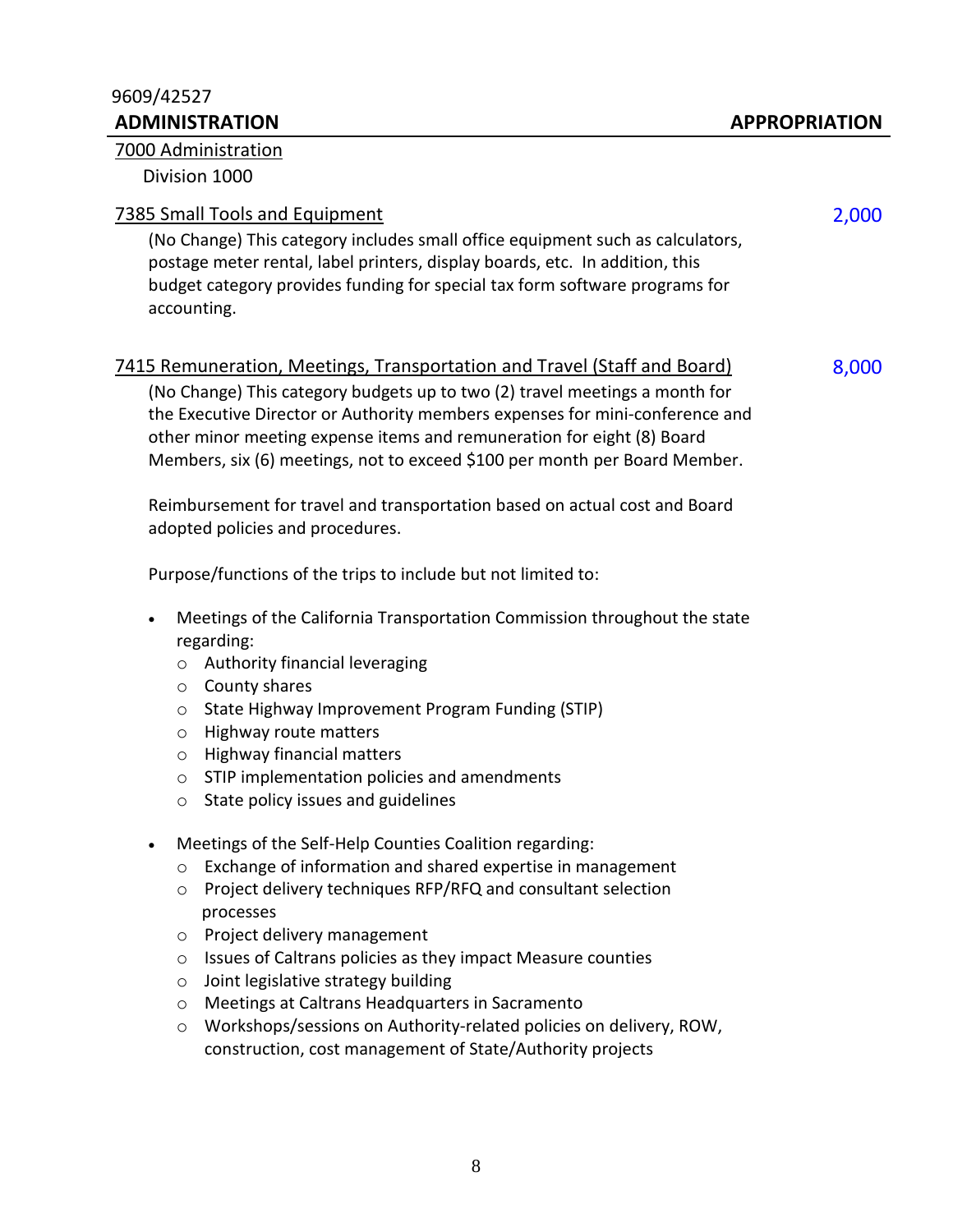# 9609/42527

| 7000 Administration                                                                                                                                                                                                                                                          |             |
|------------------------------------------------------------------------------------------------------------------------------------------------------------------------------------------------------------------------------------------------------------------------------|-------------|
| Division 1000                                                                                                                                                                                                                                                                |             |
| 7417 Transportation and Travel (Commissions and Advisory Boards)<br>(No Change) This category includes automobile mileage reimbursement<br>for transportation and travel for commissions and advisory boards as<br>described in 7415. Reimbursement based on IRS guidelines. | 4,500       |
| <u>7544 Management Services (County)</u><br>(No Change) Funding for County Administrative Office<br>reimbursements for costs incurred to provide assistance in<br>connection with financial or other analysis of Authority's program<br>upon Authority's request.            | 500         |
| <b>Administrative Expenditures Subtotal:</b>                                                                                                                                                                                                                                 | \$84,401.00 |
| 8000 FIXED ASSETS AND CAPITAL EQUIPMENT<br>Division 1000                                                                                                                                                                                                                     |             |

| 8991 Administrative Contingency                                                                                                                                                                                                                                                                                                    | 5,000.00   |
|------------------------------------------------------------------------------------------------------------------------------------------------------------------------------------------------------------------------------------------------------------------------------------------------------------------------------------|------------|
| (No Change) This contingency category would fund items upon Board<br>approval, such as possible recruitment expenses, lease increases, salary<br>or benefit increases, unforeseen administrative costs, etc. This \$10,000<br>total budget category will be split equally between the Original and<br>Extension budgets. (\$5,000) |            |
| <b>Contingency Subtotal:</b>                                                                                                                                                                                                                                                                                                       | \$5,000.00 |

## 7000 ADMINISTRATION

Division 1000

| 7490 Unallocated Administrative Reserve                                | 557,911 |
|------------------------------------------------------------------------|---------|
| This is a "holding" category of administrative reserves to fund        |         |
| unanticipated administrative costs, agency close down expenses at the  |         |
| end of this measure, or agency transition to a future extension of the |         |
| measure.                                                               |         |

## Administrative Reserve Subtotal: 5557,911

## **GRAND TOTAL ADMINISTRATION: \$1,890,160.00**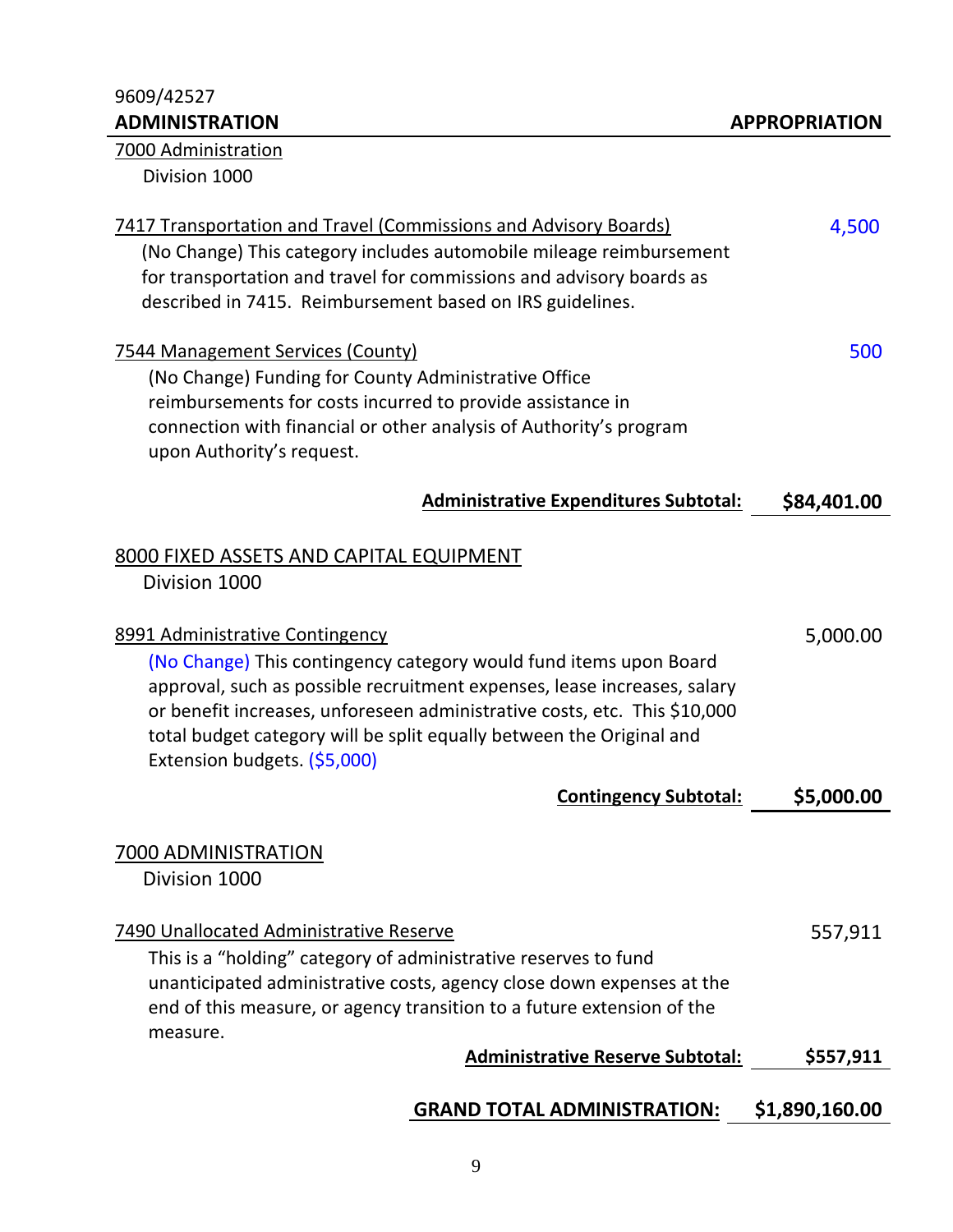#### 9610/42528

#### **SERVICES AND SUPPLIES APPROPRIATION**

#### 7000 SERVICES AND SUPPLIES

#### Division 1000

#### 7295 Professional and Specialized Contracts (General) 579,704

- (No Change) Public information/education program approved in 2021/2022 – Consultant Services to continue public outreach and education, website maintenance, design and support efforts for Annual Report, and design/publish fact sheets and other handout materials for participating local agencies. (\$350,000)
- (No change) Professional services and assistance from County or outside vendor on Public relations materials and expenses (signs, videos, information sheets, invitations, etc.), Annual Report preparation, graphics and duplication. (\$65,000)
- (No change) State Legislative Advocacy Services (\$42,000)
- (No change) Financial Advisory Services (\$48,800)
- (Decrease) MC Renewal Technical Consultant VRPA (\$50,000)
- (Increase) Dues for Self-Help Counties Coalition (\$6,000)
- (No change) Errors and Omissions and Contents Insurance  $(5500)$
- (No change) A fee imposed by the County's Information Technology Services Department related to transaction fees for Measure C funds deposited in the Fresno County Treasury and use of the County's PeopleSoft System. The total fee of \$17,404 is for the Extension budget only. (\$17,404)

#### 7491 Accounting Services (A-C/T-T/C) 122,500

(Increase) Contract with County Auditor-Controller/Treasurer-Tax Collector for assistance with fiscal functions, including:

- Processing and maintaining records of all financial transactions, accounting for Authority funds, processing and maintaining records of all bonds issued, paying principal and interest on any issued bonds, signing all bond and interest coupons, accounting for all proceeds of any bonds, developing and processing RFP's.
- Assisting the Authority in the implementation of the investment strategy of the Authority and enhanced project expenditures/cost control activities.

Per Board direction this total budget category is to be split between the Original (30%) and Extension (70%) budgets. (\$175,000)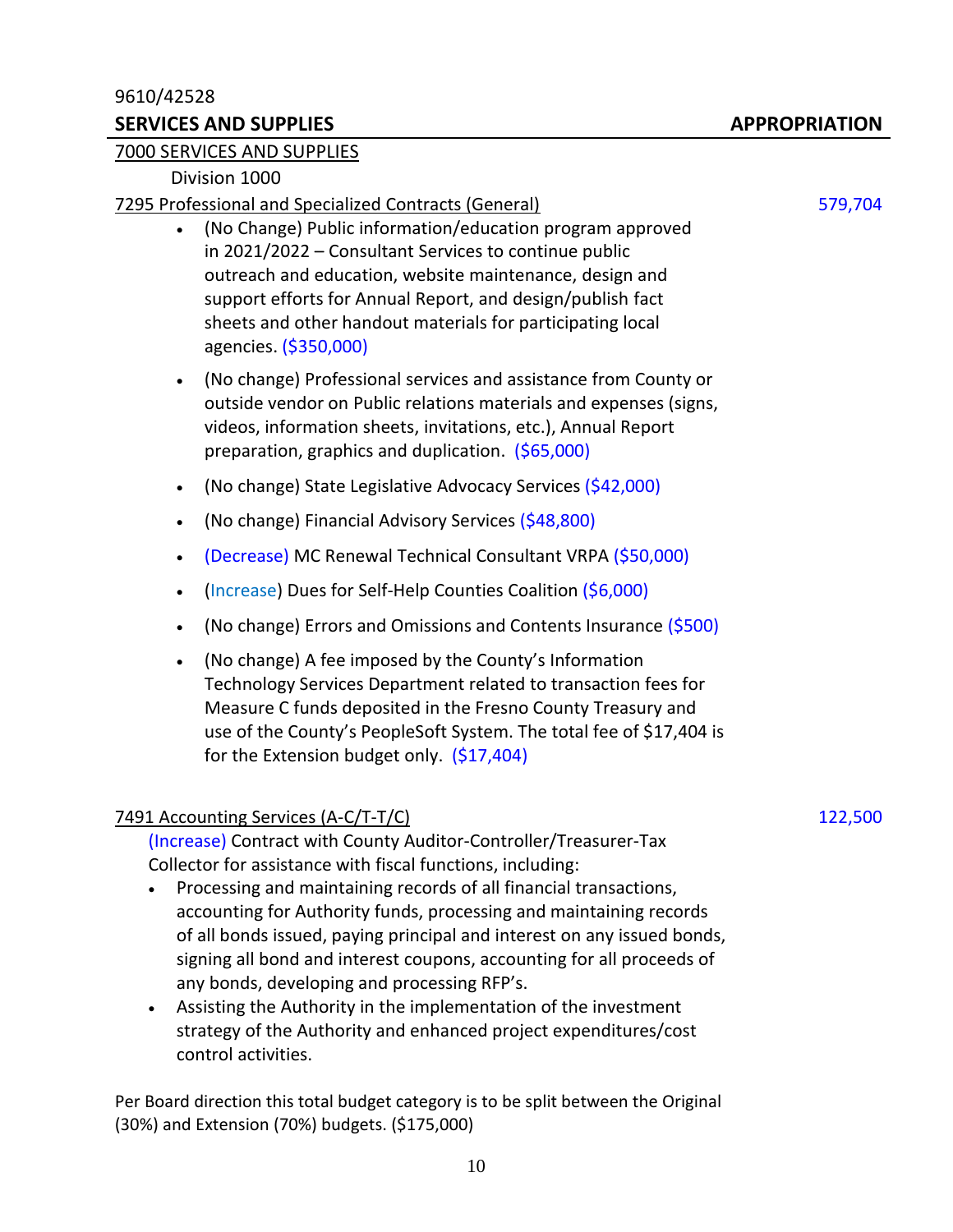#### 7492 Audit Expense

- (No Change) Estimated overall auditing expenses for the Authority, including the audit of its financial transactions for FY 2020-21. Total anticipated Authority audit expenses amount to \$30,000. This total budget category will be split 50% Original and 50% Extension budgets. (\$15,000)
- (Increase) This category includes a contract for field audits required by the Measure C Extension Expenditure Plan for all participating agencies receiving extension funds. (\$32,000)

| 9610/42528                                                                                                                                                                                                                                                                                                                                                                                                                                                                                                                                     |                      |
|------------------------------------------------------------------------------------------------------------------------------------------------------------------------------------------------------------------------------------------------------------------------------------------------------------------------------------------------------------------------------------------------------------------------------------------------------------------------------------------------------------------------------------------------|----------------------|
| <b>SERVICES AND SUPPLIES</b>                                                                                                                                                                                                                                                                                                                                                                                                                                                                                                                   | <b>APPROPRIATION</b> |
| 7000 SERVICES AND SUPPLIES                                                                                                                                                                                                                                                                                                                                                                                                                                                                                                                     |                      |
| Division 1000                                                                                                                                                                                                                                                                                                                                                                                                                                                                                                                                  |                      |
| 7504 Legal Expense (County Counsel)<br>(No Change) Contract for legal services with County Counsel to<br>include; legal services and assistance, i.e., negotiations, drafting<br>and review of contracts and agreements, oral and written opinions<br>to Authority and legal representation at all meetings pertaining to<br>the Extension Measure program at an hourly rate of \$159. Total<br>budget category amount this year is \$50,000 and will be split<br>between the Original (25%) \$12,500 and Extension (75%) \$37,500<br>budgets. | 37,500               |

**Services And Supplies Subtotal:** 786,704

### **GRAND TOTAL SERVICES AND SUPPLIES: \$786,704.00**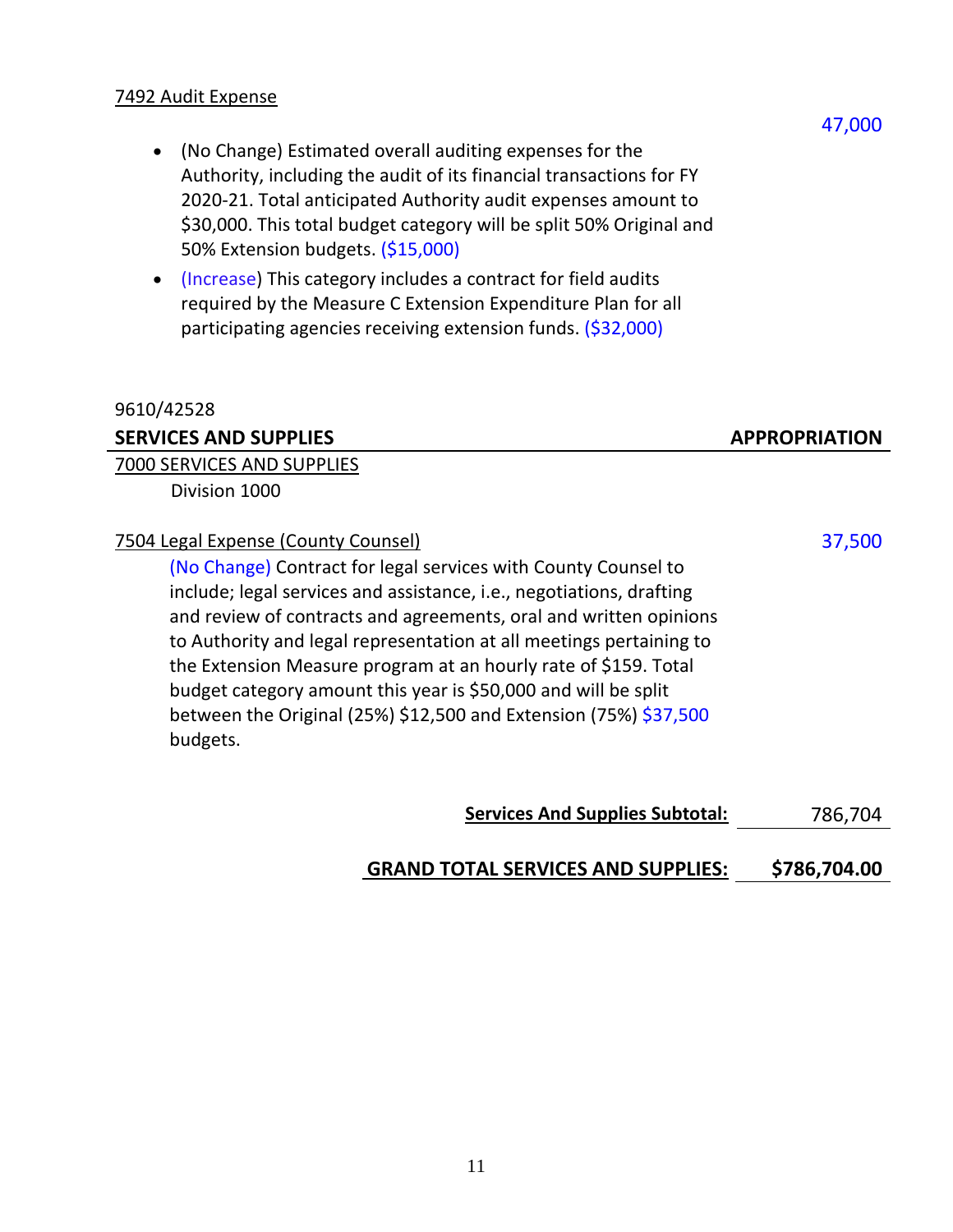### 9603-42521 **REGIONAL TRANSPORTATION PROGRAM – URBAN PROJECTS CATEGORY**

| project specific. As a project comes on line and is approved by the Authority,<br>funds will be allocated to the correct category (e.g., right of way, design,<br>construction, etc.)                                                                                                                                                                                               |                                   |
|-------------------------------------------------------------------------------------------------------------------------------------------------------------------------------------------------------------------------------------------------------------------------------------------------------------------------------------------------------------------------------------|-----------------------------------|
| <b>GRAND TOTAL REGIONAL TRANSPORTATION</b><br>PROGRAM - URBAN PROJECTS CATEGORY:                                                                                                                                                                                                                                                                                                    | \$16,919,808.00                   |
| 9604-42522<br><b>REGIONAL TRANSPORTATION PROGRAM -</b><br><b>RURAL PROJECTS CATEGORY</b>                                                                                                                                                                                                                                                                                            | <b>APPROPRIATION</b>              |
| 7898 Unallocated<br>This is a "holding" category for rural capital transportation projects. Not<br>project specific. As a project comes on line and is approved by the Authority,<br>funds will be allocated to the correct category (e.g., right of way, design,<br>construction, etc.)<br><b>GRAND TOTAL REGIONAL TRANSPORTATION PROGRAM - RURAL PROJECTS</b><br><b>CATEGORY:</b> | 17,211,808,808<br>\$17,211,808.00 |
| 9521-42429<br><b>REGIONAL PUBLIC TRANSIT PROGRAM -</b><br>NEW TECHONOLOGY RESERVE CATEGORY                                                                                                                                                                                                                                                                                          | <b>APPROPRIATION</b>              |
| 7898 Unallocated<br>This is a "holding" category for the Regional Transit Program. Specifically, the<br>New Technology Reserve Project(s). As competitive projects are approved by<br>the Authority, funds will be allocated accordingly.                                                                                                                                           | 3,844,258                         |
| <b>GRAND TOTAL REGIONAL PUBLIC TRANSIT PROGRAM- NEW TECHNOLOGY</b><br><b>RESERVE CATEGORY:</b>                                                                                                                                                                                                                                                                                      | \$3,844,258.00                    |

7898 Unallocated 16,919,808

This is a "holding" category for urban capital transportation projects. Not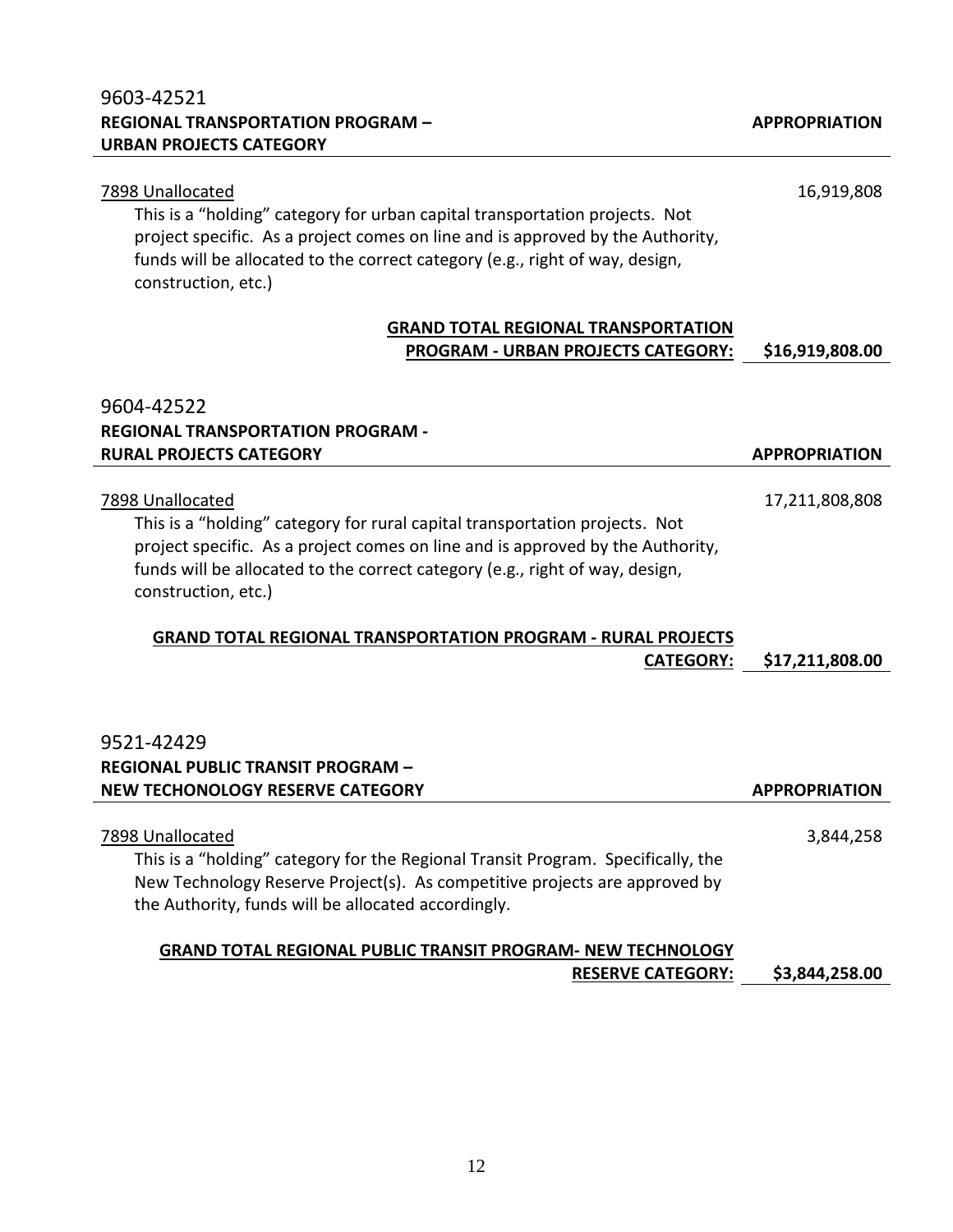# 9606/42524 **ALTERNATIVE TRANSPORTATION PROGRAM-**

| <b>GRADE SEPARATION CATEGORY</b>                                                                                                                                                                                                                                        | <b>APPROPRIATION</b> |
|-------------------------------------------------------------------------------------------------------------------------------------------------------------------------------------------------------------------------------------------------------------------------|----------------------|
| 7898 Unallocated<br>This is a "holding" category for the Grade Separation Program. As a<br>project(s) is identified and approved by the Authority, funds will then<br>be allocated                                                                                      | 7,271,738            |
| <b>GRAND TOTAL RAIL CONSOLIDATION ALTERNATIVE TRANSPORTATION</b>                                                                                                                                                                                                        |                      |
| <b>PROGRAM CATEGORY:</b>                                                                                                                                                                                                                                                | \$7,271,738.00       |
| 9607/42525<br><b>ENVIRONMENTAL ENHANCEMENT PROGRAM -</b>                                                                                                                                                                                                                |                      |
| <b>SCHOOL BUS REPLACEMENT CATEGORY</b>                                                                                                                                                                                                                                  | <b>APPROPRIATION</b> |
| 7898 Unallocated                                                                                                                                                                                                                                                        | 2,617,950            |
| This is a "holding" category for the Environmental Enhancement<br>Program. Specifically, the school bus replacement project(s). As the<br>annual priority list for bus replacements is developed and approved<br>by the Authority, funds will be allocated accordingly. |                      |
| GRAND TOTAL SCHOOL BUS REPLACEMENT-ENFIRONMENTAL ENHANCEMENT                                                                                                                                                                                                            |                      |
| <b>CATEGORY:</b>                                                                                                                                                                                                                                                        | \$2,617,950.00       |
| 9608/42526<br><b>ENVIRONMENTAL ENHANCEMENT PROGRAM-</b><br>TRANSIT ORIENTED INFRASTRUCTURE FOR IN-FILL DEVELOPMENT<br><b>CATEGORY</b>                                                                                                                                   | <b>APPROPRIATION</b> |
| 7898 Unallocated                                                                                                                                                                                                                                                        | 1,376,148            |
| This is a "holding" category for the transit-oriented infrastructure for<br>In-fill program. Not project specific. As competitive projects are<br>approved by the Authority, funds will be allocated to the correct                                                     |                      |

category.

## **GRAND TOTAL TRANSIT ORIENTED INFRASTRUCTURE FOR IN-FILL DEVELOPMENT ENVIRONMENTAL ENHANCEMENT CATEGORY:**

**\$1,376,148.00**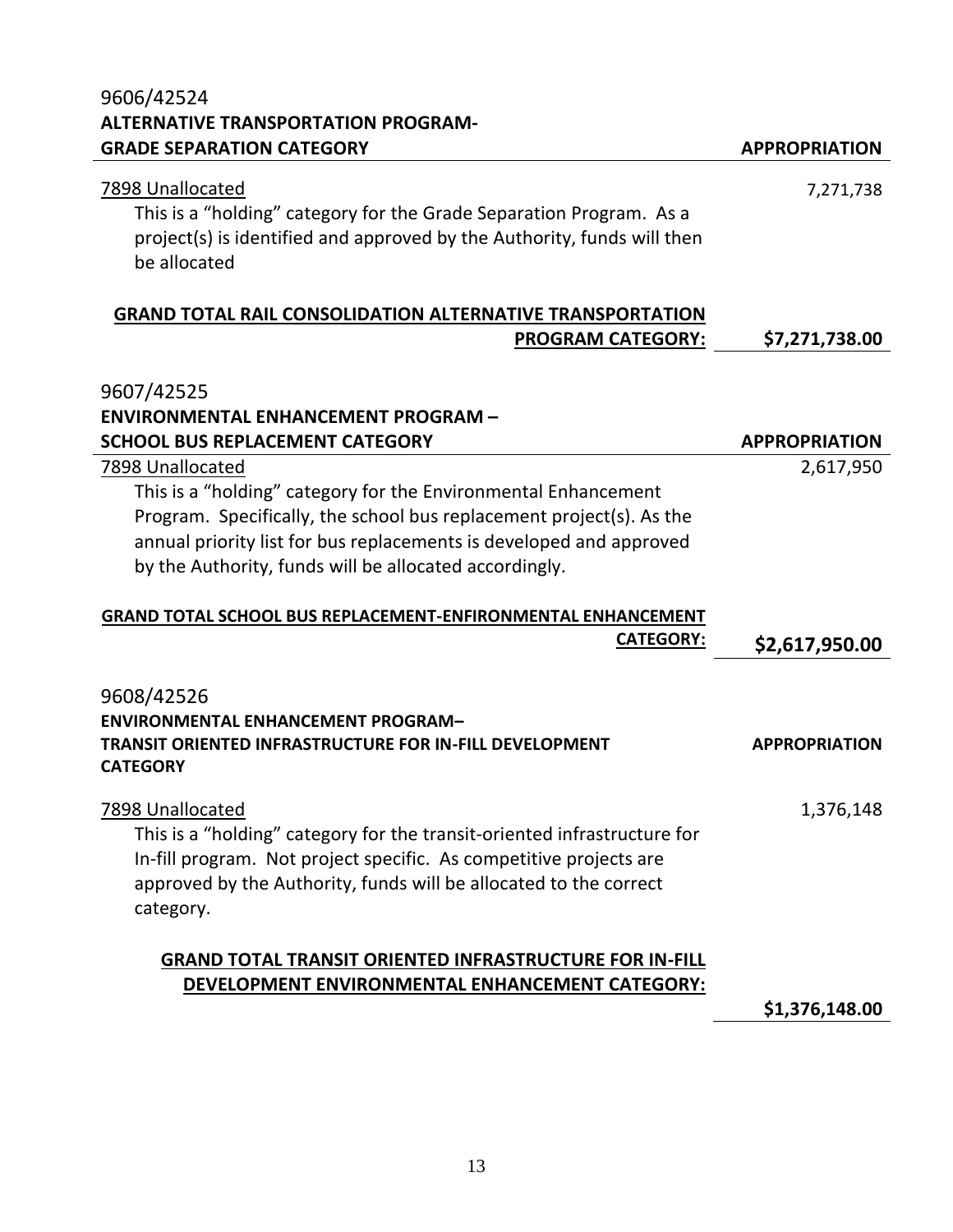### **LOCAL TRANSPORTATION & ALL PASS-THROUGH FUNDS APPROPRIATION**

#### 7885 Contribution 64,000,468

Based on projected revenue, this expected amount is to be immediately distributed (in monthly installments) as sales tax revenue is received to the cities, the County, FCRTA and Fresno COG for local transportation purposes as indicated below:

#### 9522/42431 - 9602 /42523

• Local Transportation Program Category (\$38,179,590)

Local Allocation – Street Maintenance/ADA/Flexible (\$33,765,764)

Pedestrian / Bicycle Trails (\$3,420,715)

Bicycle Facilities (\$993,111)

• Regional Public Transit Program (\$26,482,952)

9495/42401 – 9497/42403

7885 (FAX, Clovis Transit, FCRTA (\$21,693,951)

9498/42404

7885 Public Transportation Infrastructure Study (\$320,002)

9499/42405 – 9518/42426

7885 ADA/Seniors/Para transit (\$871,731)

9519/42427 / 9520/42428

7885 Ag-Worker/Car/Van Pool (\$1,280,010)

• Regional Transit Airport Fund (\$1,103,456)

9611/42529

• COG Administration Costs (\$551,728)

## **GRAND TOTAL LOCAL TRANSPORTATION & All PASS-THROUGH FUNDS: \$64,000,468.00**